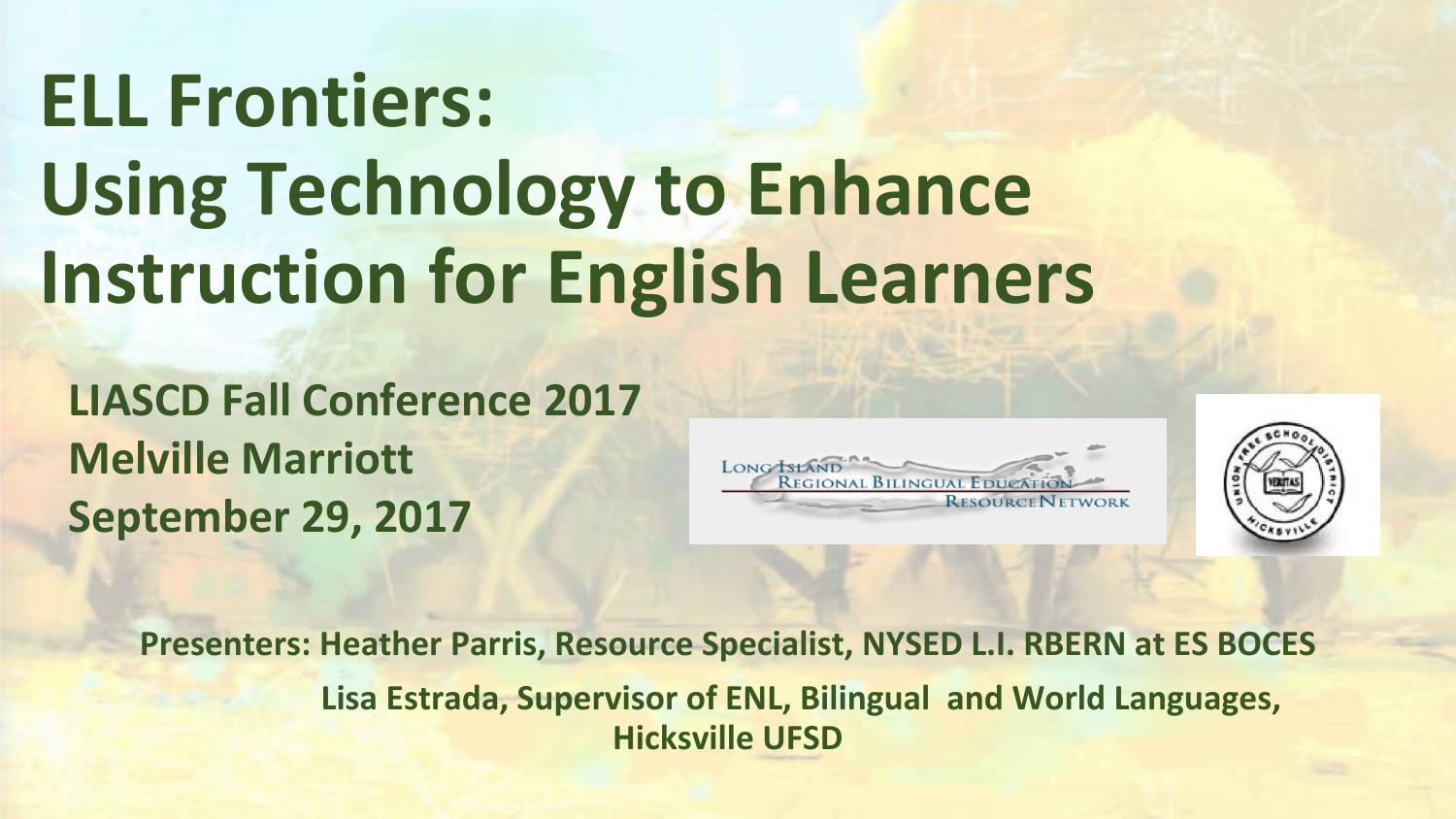# **Digital Age Learning Experience**



**What's wrong with this picture?**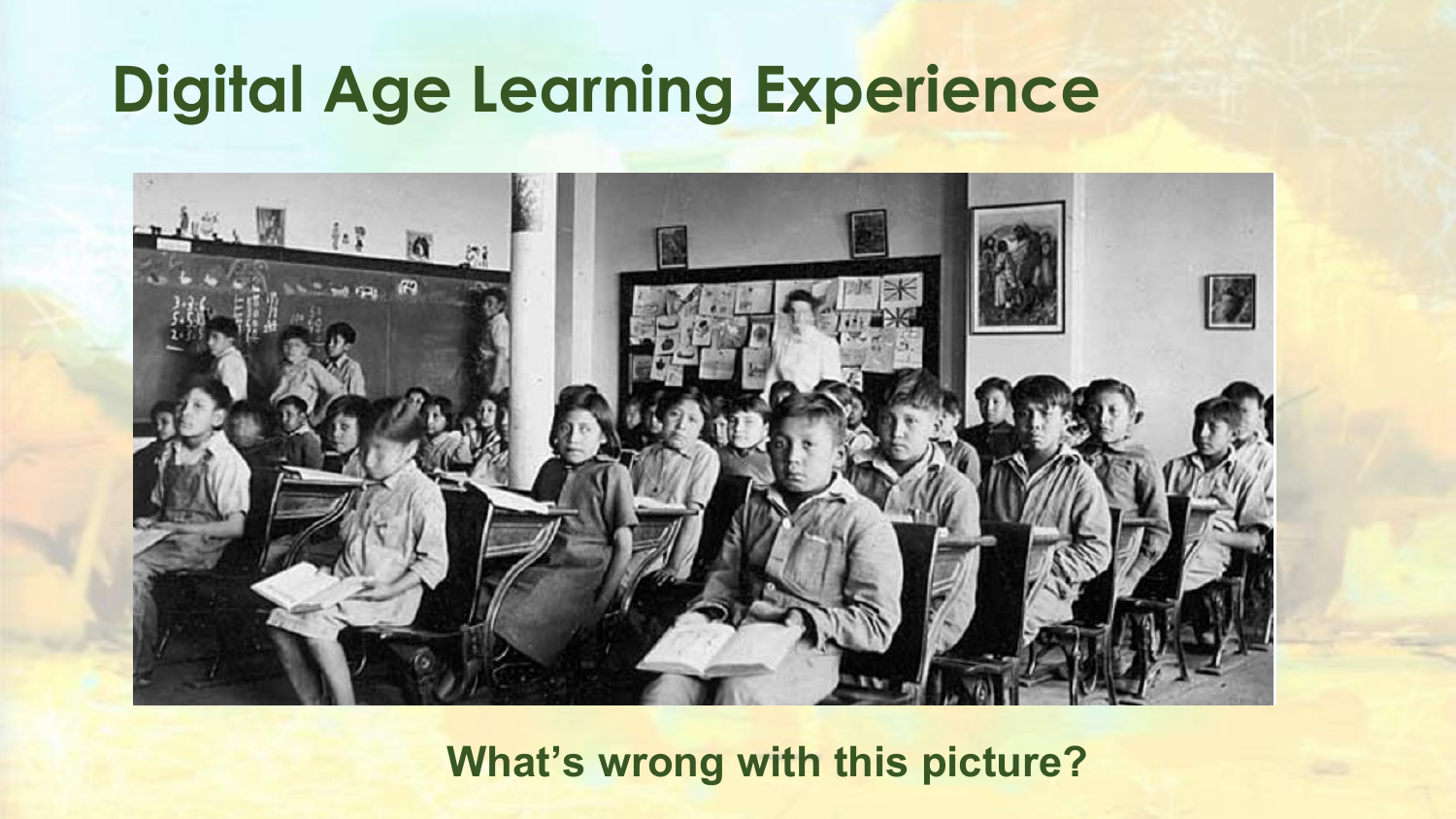# **ESSENTIAL QUESTION:**

# **What does digital age teaching look like for English Learners?**

- ▶ **Critical Thinking**
- ▶ **Communication**
- ▶ **Collaboration**
- ▶ **Creativity**
- ▶ **Culture**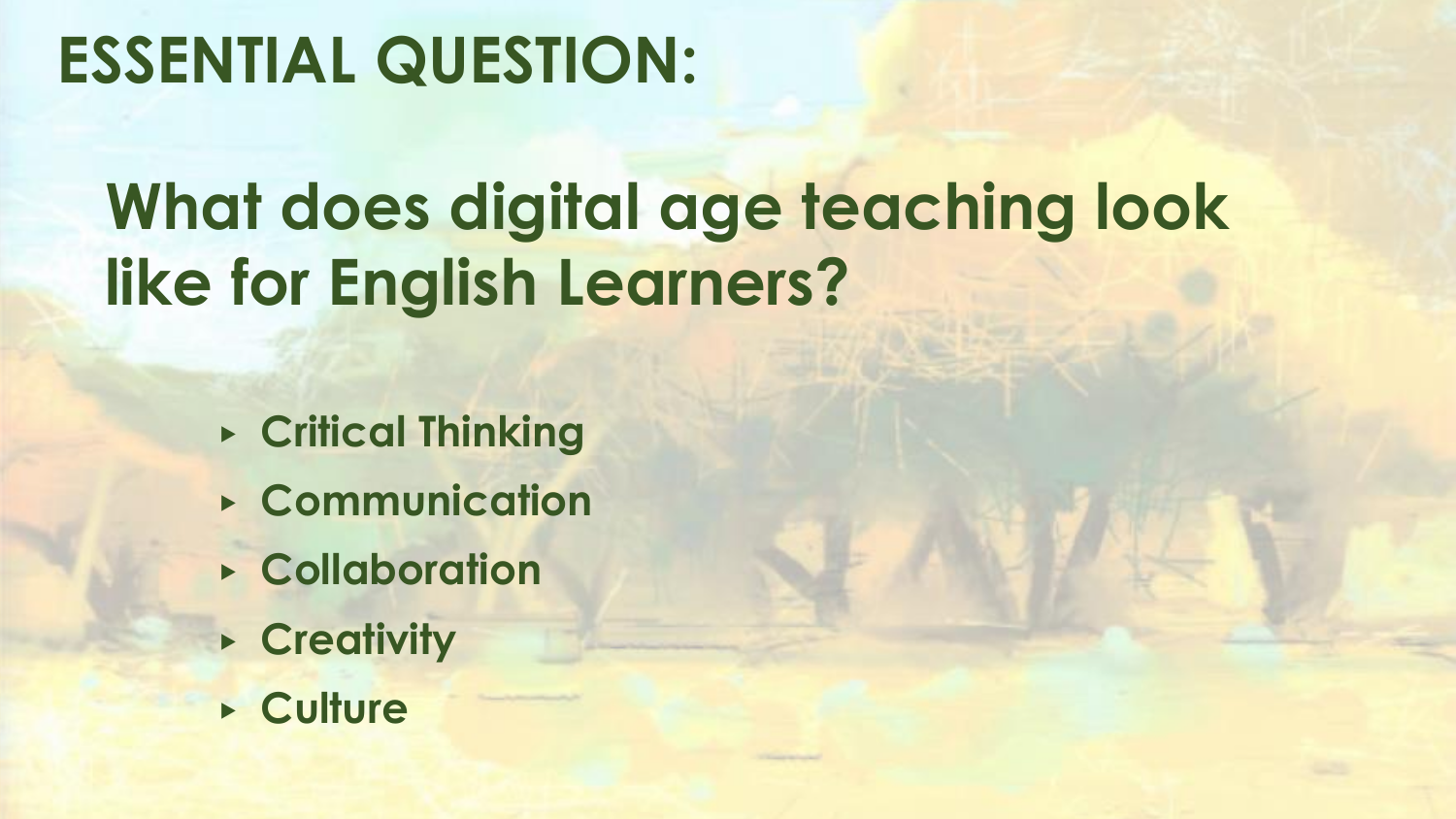# **Using Digital Media for ELLs**

#### **Receptive Skills**

#### **Listening**

**Reading**

**Viewing**

#### **Speaking**

**Writing**

#### **Visually Representing**

**Expressive Skills**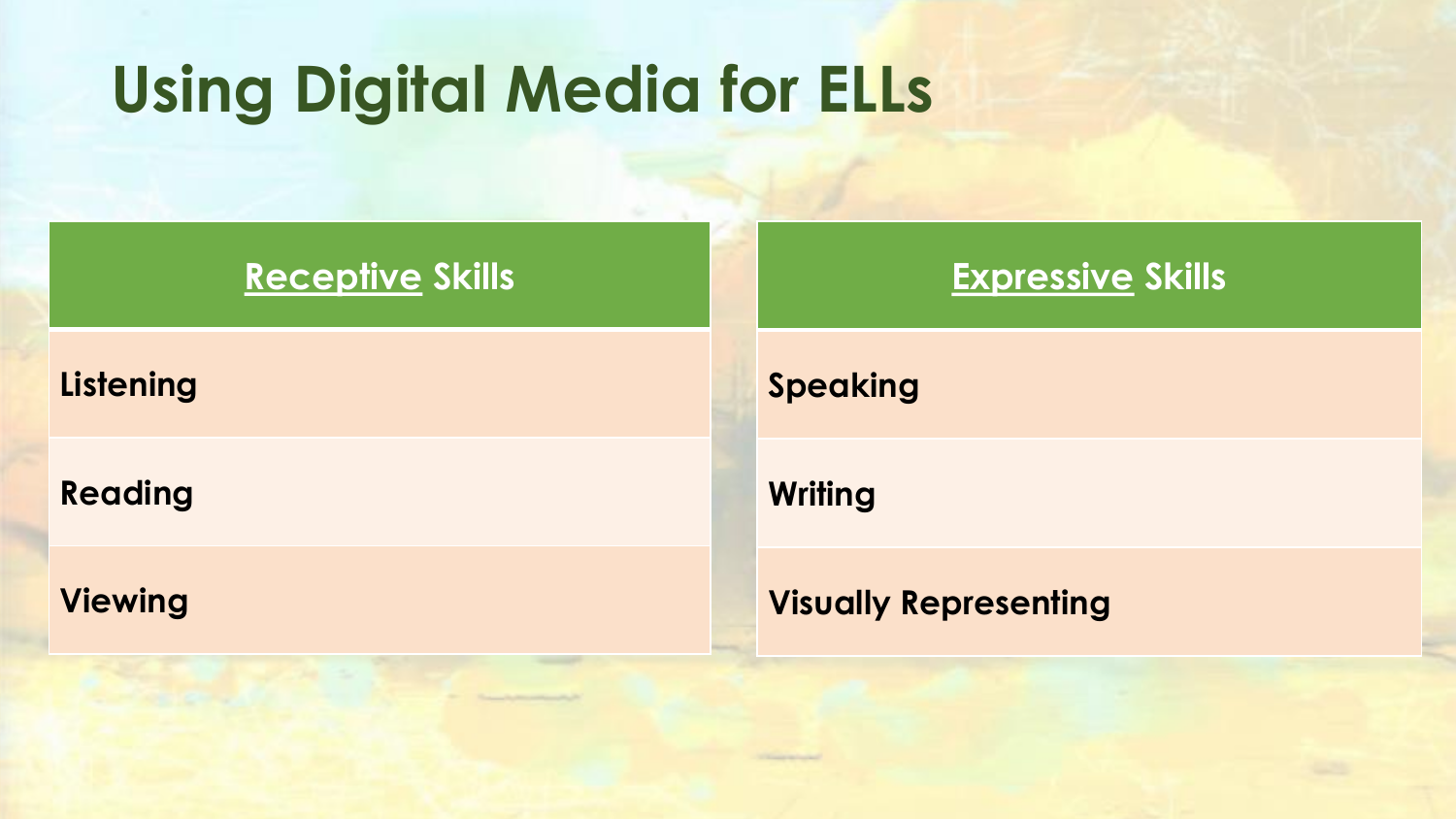



© Sylvia Duckworth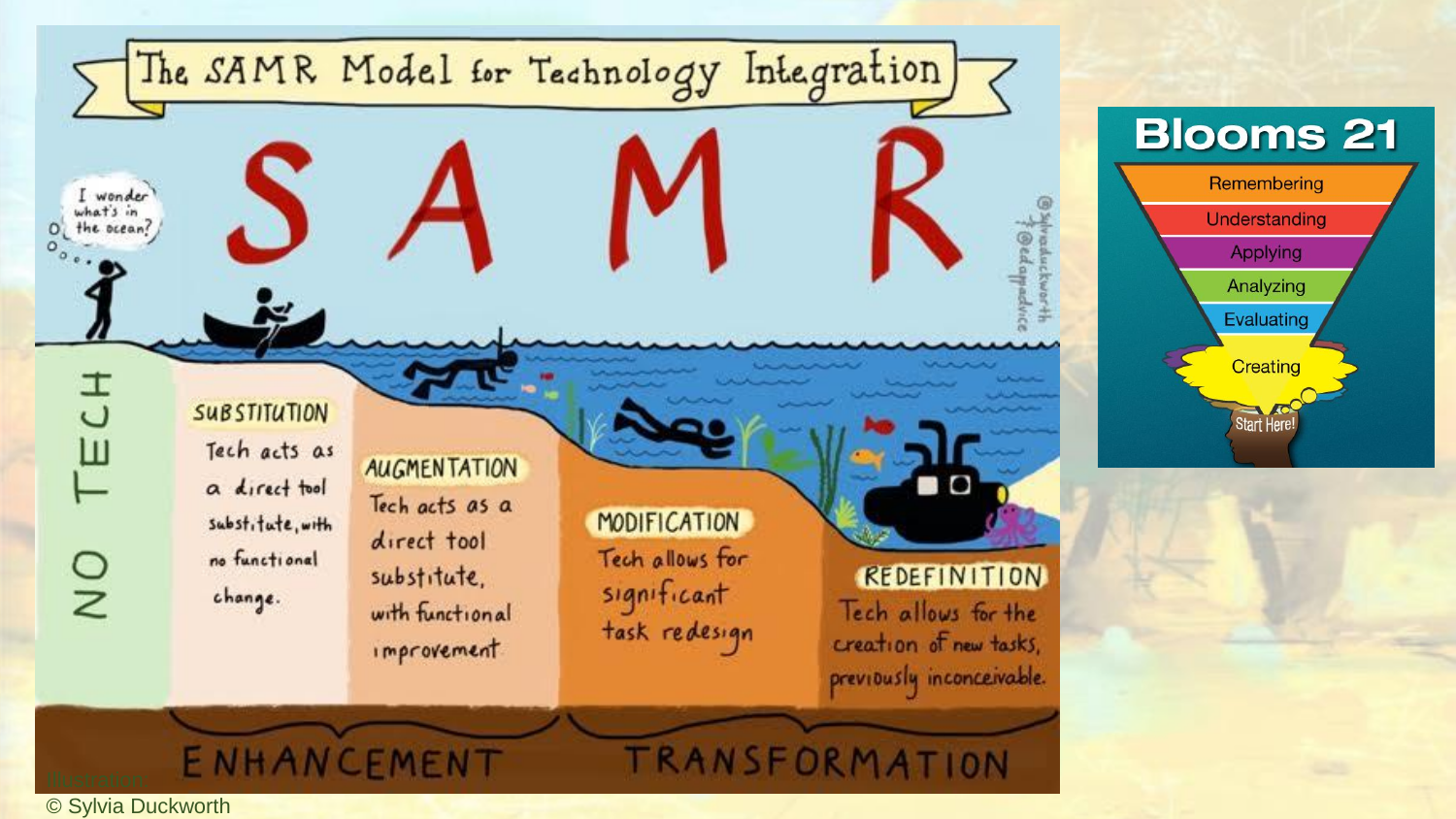### **Lesson Seed Ideas**

| <b>Grade</b> | <b>Topic</b>                    | <b>Assignment/Project</b>                        | <b>I Can Statements</b>                                                                                                                                                  |
|--------------|---------------------------------|--------------------------------------------------|--------------------------------------------------------------------------------------------------------------------------------------------------------------------------|
| $2 - 4$      | <b>Math</b>                     | <b>Addition Word Problems</b>                    | I can use Tellagami to record<br>and listen to addition word<br>problems and identify key<br>vocabulary. I can visually<br>represent the equation using<br>Doodle Buddy. |
| $5 - 8$      | <b>Social</b><br><b>Studies</b> | <b>Mystery Skype</b>                             | I can use map skills, Google<br><b>Earth, and Skype to construct</b><br>questions and solve clues<br>about the mystery<br>classroom's location.                          |
| $9 - 12$     | <b>Science</b>                  | <b>Instagram Science Field</b><br><b>Journal</b> | I can collect data and<br>conduct research. I can use<br>Instagram to document and<br>share my observations with<br>my peers.                                            |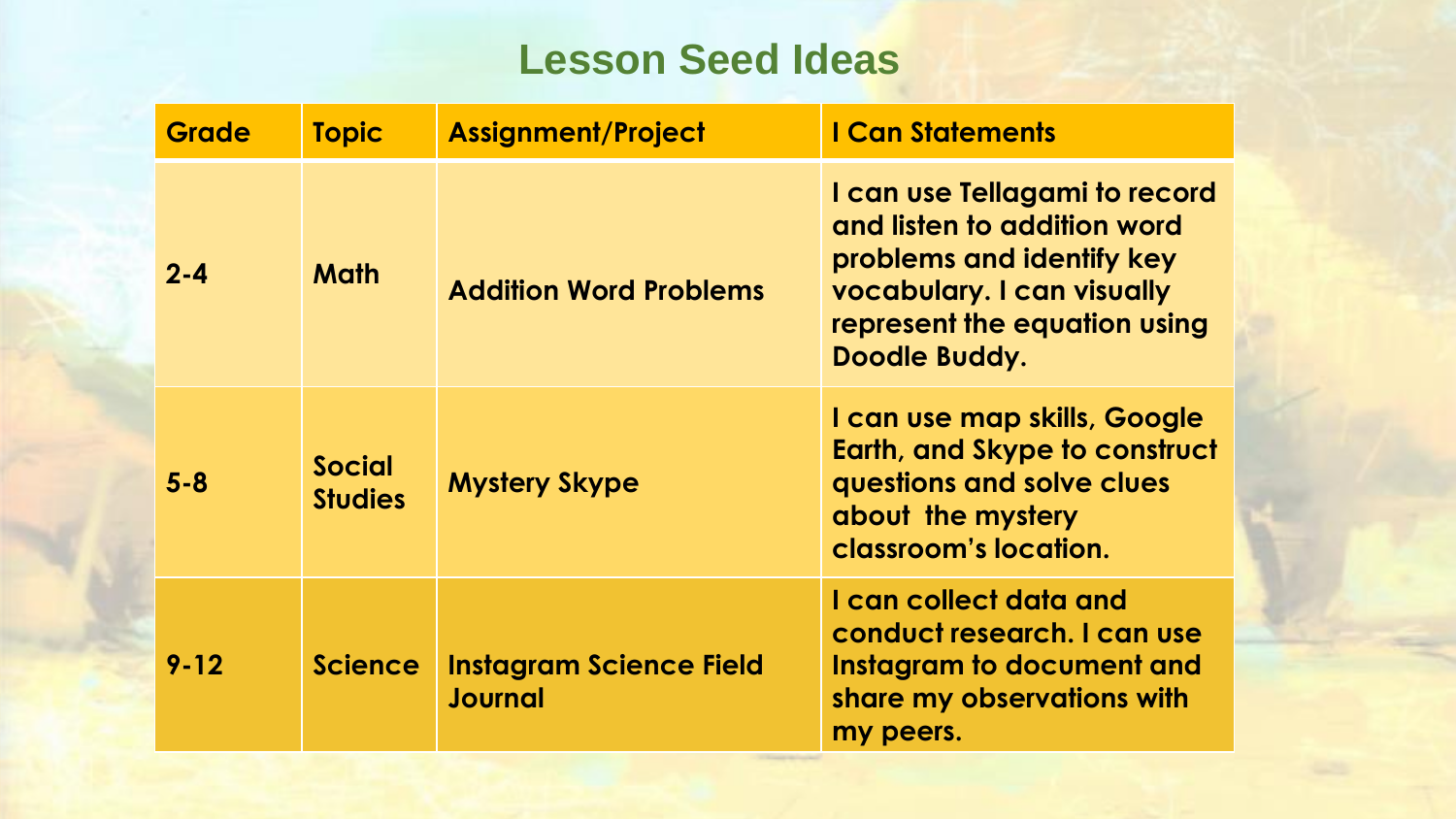## **There's an App for That!**

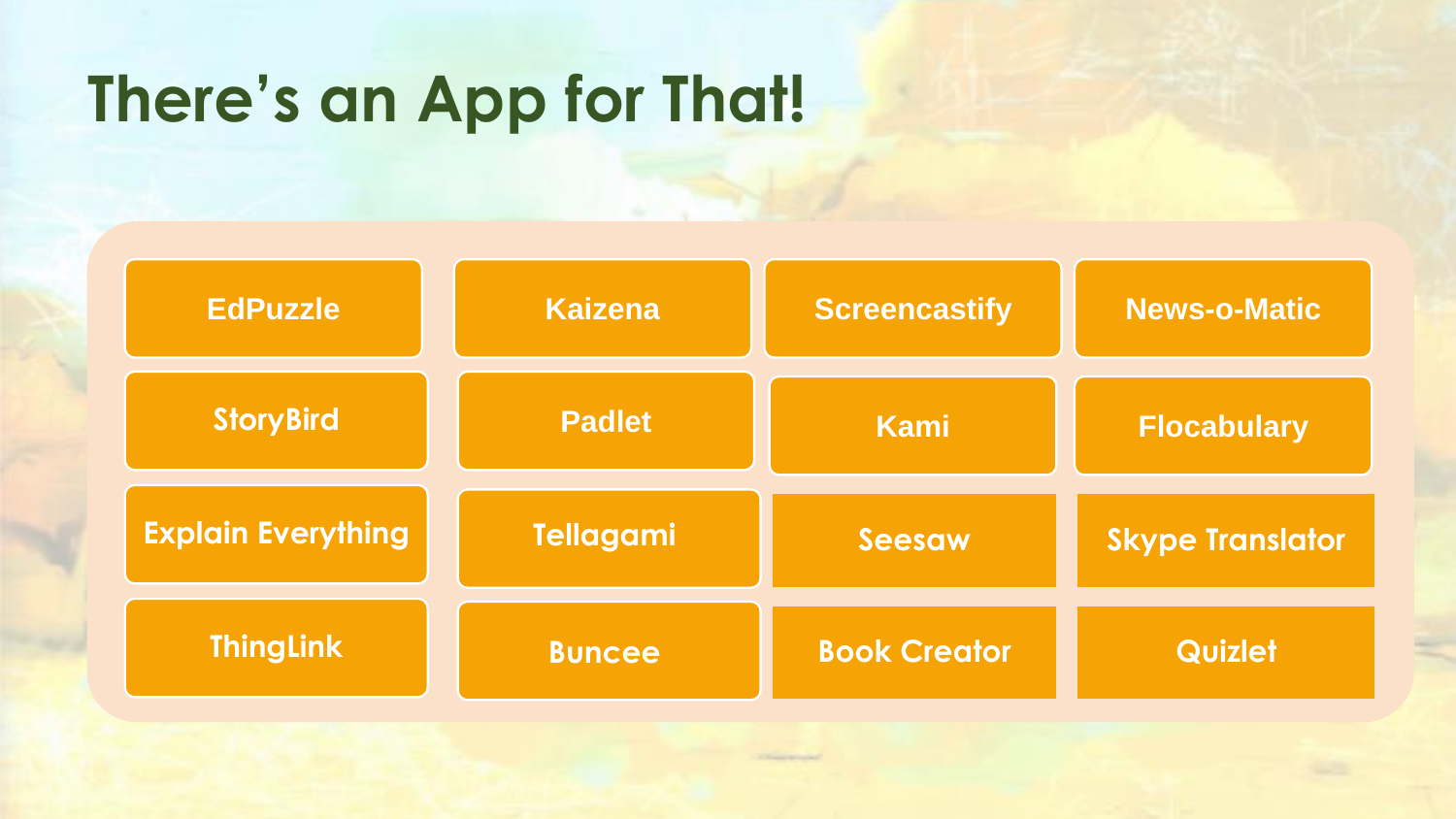### **SHARE AN APP! WHAT ARE YOUR FAVORITE CLASSROOM TECHNOLOGY TOOLS?**

- **1. Grab your phone**
- **2. Scan the QR code or go to: [www.menti.com](http://www.menti.com/)**
- **3. Enter Code 81 17 39**



### **[www.menti.com](http://www.menti.com/)**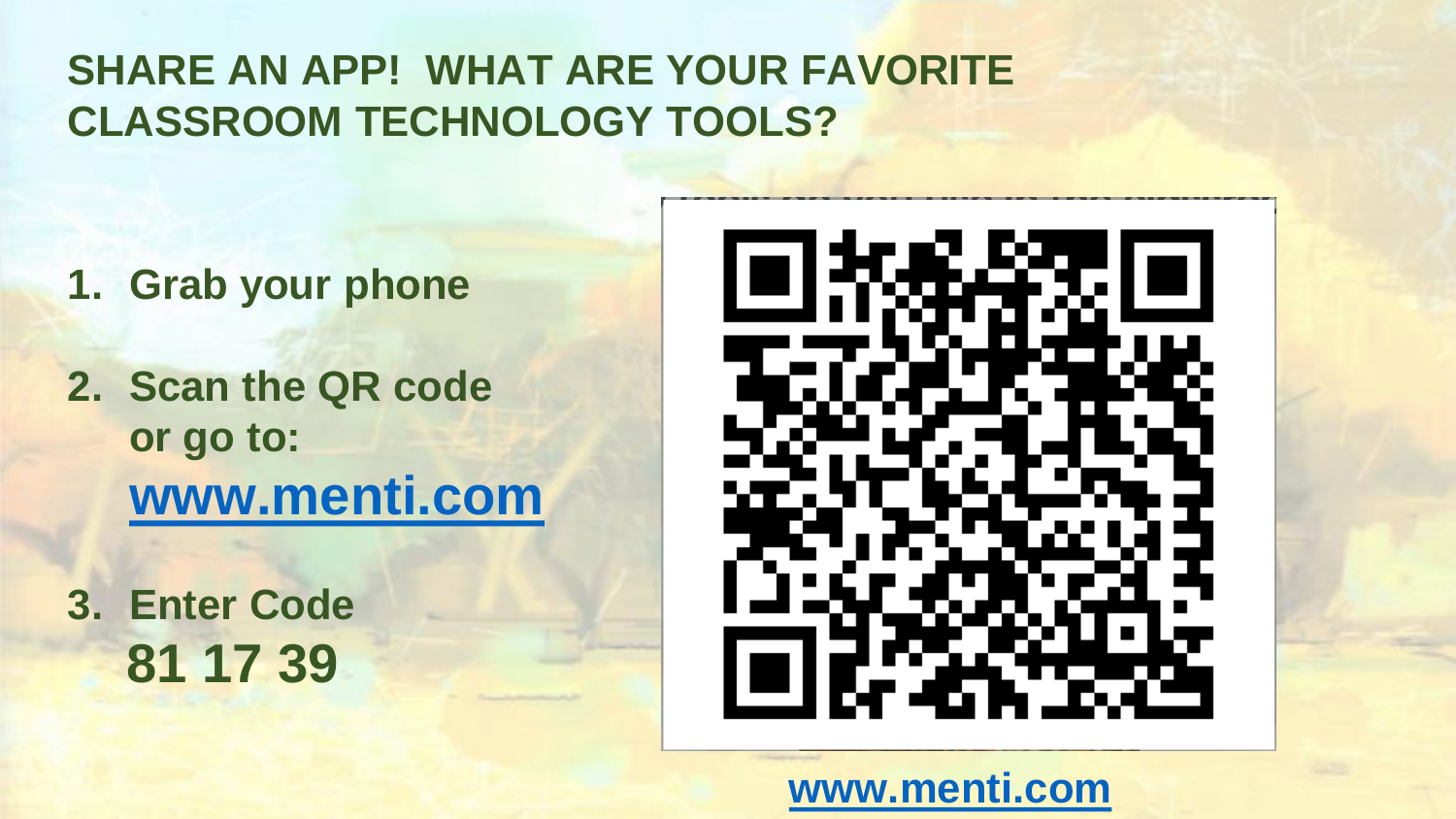# D.A.T.E.L.s

Digital Age Teaching for English Learners

**S** 

O

C

A

N

Ε

R

A

C

O

N



## **Scaffolding**

The 5C's for 21<sup>st</sup> Century English Learners

© ELL Frontiers, Corwin 2017

 $\Box$ 

A